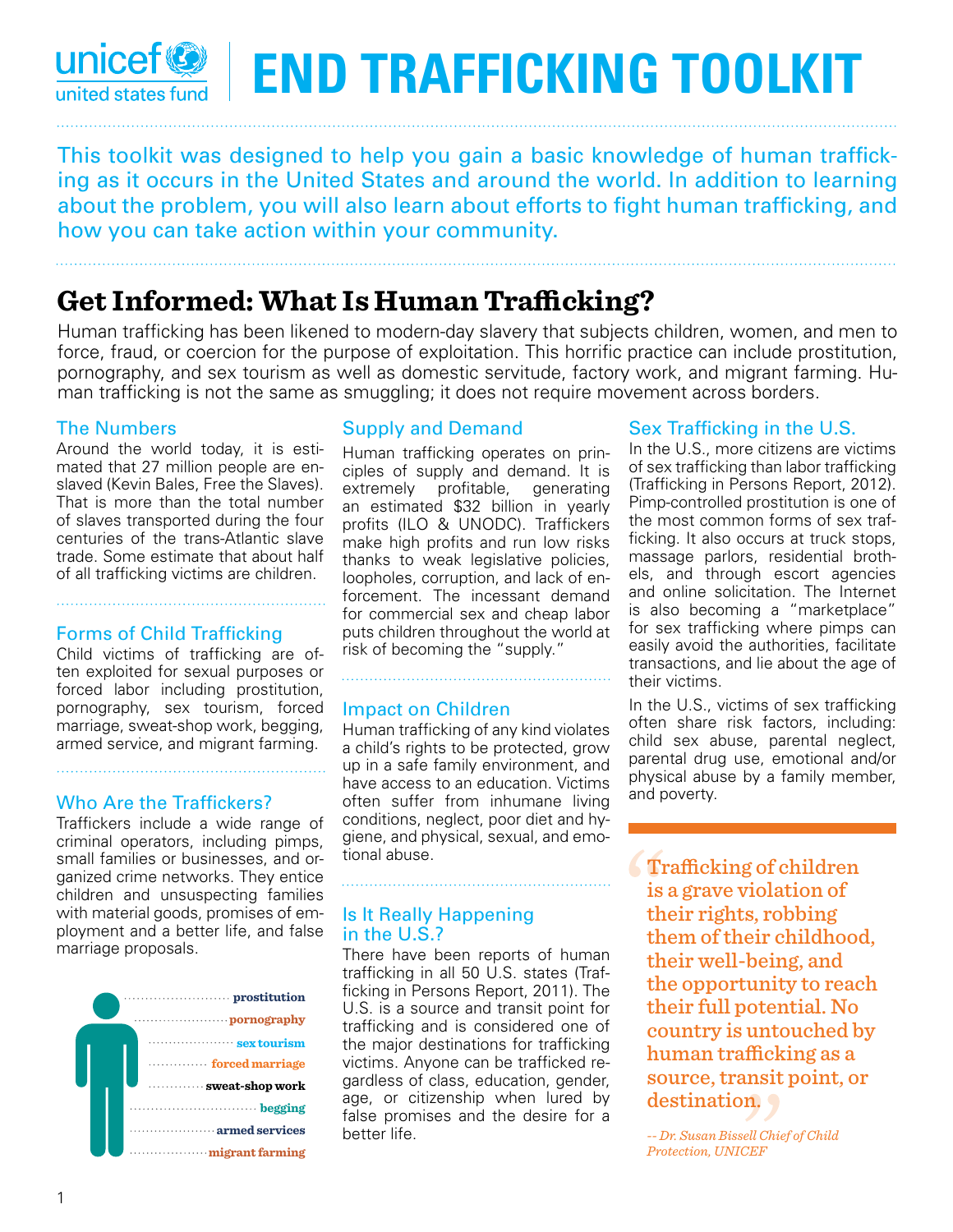#### Labor Trafficking in the U.S.

Child labor trafficking can occur in restaurants, bars, tourist industries, and in janitorial and agricultural work. Other areas include begging rings, traveling sales crews, and domestic servitude.

### The Products We Buy

The coffee, wine, and tea we drink, the food we eat, the cotton we wear, and the bricks in our buildings may all be products that are harvested or produced by slave labor.

There are 128 "worst offenders"— goods that are most commonly produced by child labor or forced labor. Some goods that have the highest rates of child labor are: gold, sugarcane, coal, cotton, rice, tobacco, cocoa, diamonds, garments, coffee, bricks and carpets.



# **Get Inspired: What Is Being Done to Address Trafficking?**

Because human trafficking is such a complex, widespread issue, addressing it requires coordination among many groups, including: government, non-profit organizations, businesses, faith-based communities, educators and students, law enforcement, and people like you!

#### UNICEF and Child Protection

Active in child protection in more than 150 countries, UNICEF is the primary UN agency focusing on the rights of children and approaches trafficking as a serious violation of these rights. UNICEF works closely with governments at the national and local levels to combat child trafficking. UNICEF focuses its child protection efforts on:

- Reaching the most vulnerable children, including girls, orphans, children living on the streets, and children affected by conflict and natural disasters
- Facilitating community educational activities to change social norms, attitudes, and behaviors that make children vulnerable to exploitation
- Promoting gender equality and ensuring that anti-violence policies, programs, and services and programs are implemented from a gender perspective, while engaging men and boys
- Supporting comprehensive services for children and their families, including access to health, social protection and welfare services, psychosocial support, and legal assistance

#### U.S. Government Efforts to Combat Human Trafficking

For more than a decade, U.S. leadership in fighting human trafficking has won international attention and respect. Under the Clinton Administration, the United States established a foundation for combating human trafficking based on the "Three Ps": prevention, protection, and prosecution. In 2000, President Clinton signed into law the Trafficking Victims Protection Act. The TVPA was the first comprehensive U.S. legislative framework for addressing human trafficking. It was subsequently reauthorized the TVPA in 2003, 2005, 2008 and 2013.

#### Task Forces and Coalitions

Across the country, task forces and coalitions of NGOs like The Alliance to End Slavery and Trafficking (AT-EST) and Freedom Network are developing innovative ways to combat human trafficking.

#### . . . . . . . . . . . . . . . . Fair Trade and Ethically Sourced Products

These days, consumers are so far removed from the source and production process of the things they buy that they don't often stop to think: Where did this come from? Or rather, who was involved in producing this product? Were they treated fairly?

Fair Trade certified products are produced without slave or child labor. Buying Fair Trade means that the laborers involved in production are paid fairly, receive health care, have collective bargaining power, and work under safe conditions. For more information on Fair Trade, visit fairtradeusa.org.

If we are going to end modern day slavery, governments, nongovernment organizations, law enforcement, service providers, communities of faith, businesses and corporations, individuals, all have to work together. The reality is traffickers make up such a small fraction of the human race. Then there are the rest of us.

*--Rob Morris, President and Co-Founder Love146*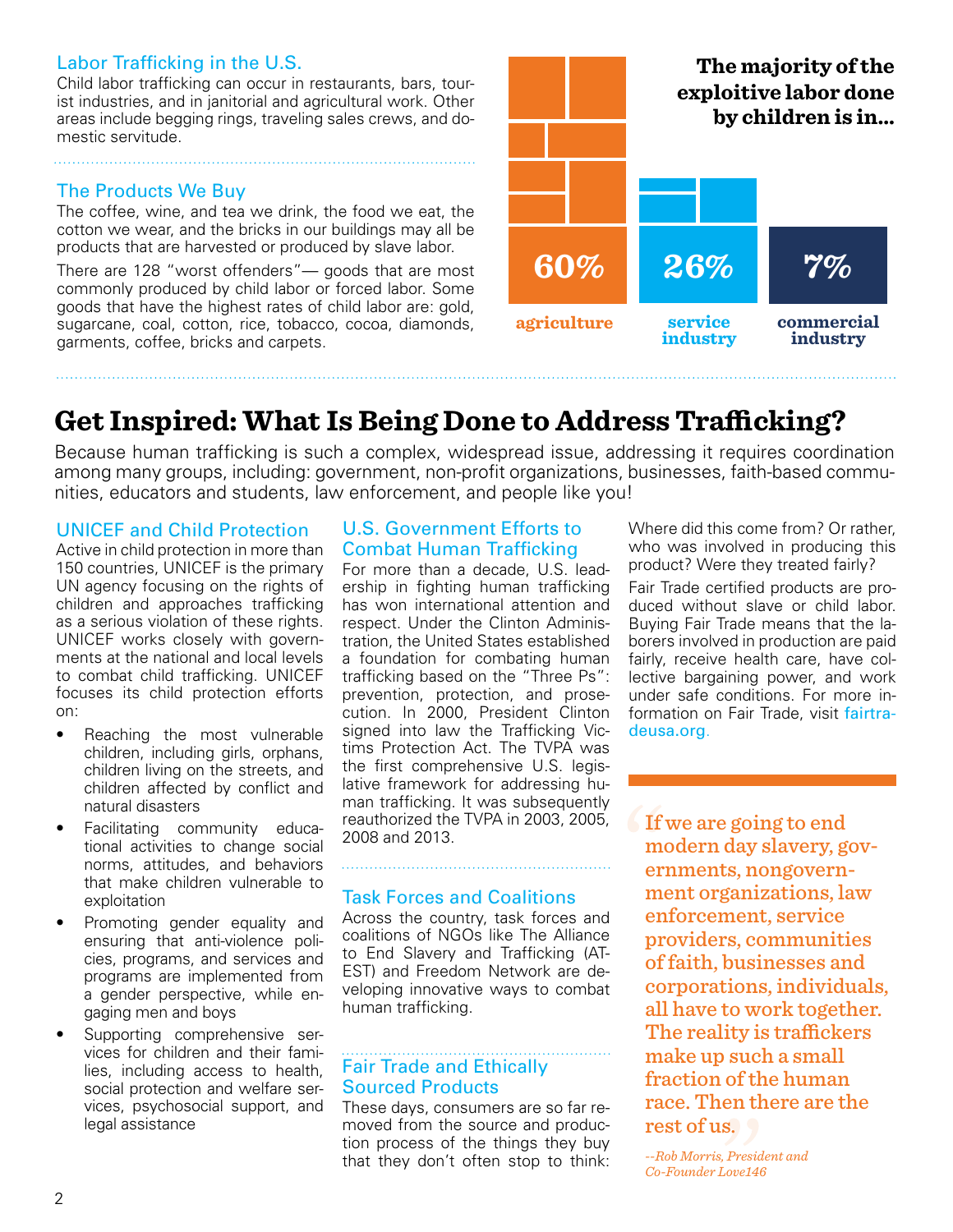### **Take Action: How Do I Get Involved as an Individual, Group or UNICEF Club?**

Now that you've learned about the issue and what organizations around the world are doing to combat human trafficking, you may be wondering what you can do to help. The good news is that there's a lot you can do! Below are 22 ways to get involved.

**1.** Join or start a UNICEF Club at your high school or college. Dedicate a week to raising awareness about human trafficking. Visit unicefusa.org/highschool or unicefusa.org/campusinitative to get involved.

2. Post the National Human Trafficking Hotline (Call 1-888-3737-888 or Text "BeFree" 233733), around your neighborhood, school, or work place. The hotline handles calls from anyone, including witnesses, potential victims, service providers, community members, and people hoping to learn more. It is toll free, and can be reached anywhere in the U.S., 24 hours a day, 365 days a year. You can download a flyer for free at polarisproject.org/ resources/outreach-and-awareness-materials or make your own. Please ask permission before posting flyers in coffee shops, restaurants, business locations, etc.

**3.** Teach your students about human trafficking. Check out our K-12 educator resources for lesson plans and activities for your students at teachunicef.org.

**4.** Find out how the work of exploited people has a direct effect on your life. Visit the Slavery Footprint website to take an online survey that helps you determine how many slaves touch the products you buy. Through the site's action center and mobile app, consumers are invited to take action and call for ethically sourced products. Visit slaveryfootprint.org.

**3.** Learn how to spot the signs of human trafficking. Visit: polarisproject.org/signs.

**6.** A child's vulnerability to trafficking can be greatly reduced by the consistent presence of a caring adult. Invest in the life of a young girl or boy in your community by volunteering as a tutor or mentor. Get connected to an organization near you at mentoring.org.

**7.** Host a panel discussion. Speakers could include local experts in the field, a professor knowledgeable on the subject of human trafficking, a member of law enforcement, or a survivor of trafficking.

8. Keep learning. Sign up for Google alerts about human trafficking or a newsletter from an anti-trafficking organization like the Polaris Project or International Justice Mission.

**9.** Write an article about human trafficking for your local or school newspaper or community blog. Don't feel comfortable writing it yourself? Write to the editors of the paper and ask them to do a piece on it.

10. Follow us on Twitter @endtraffick, GOOD (good. is/members/end-trafficking) and Google+: http://uncf. us/19JiLzr.

**11.** Change the conversation by working within your social circles. A "pimp" is not a cool guy, but someone who abuses and exploits women. A "prostitute" is often a victim of sexual exploitation. Help your friends rethink their choice of language. For tips on how to talk about these issues, visit againstourwill.org/how-to-talkabout-it.

We could eradicate slavery. The laws are in place. The multi-nationals, the world trade organizations, the United Nations, they could end slavery, but they're not going to do it until and unless we demand it. *– Kevin Bales, Free the Slaves*